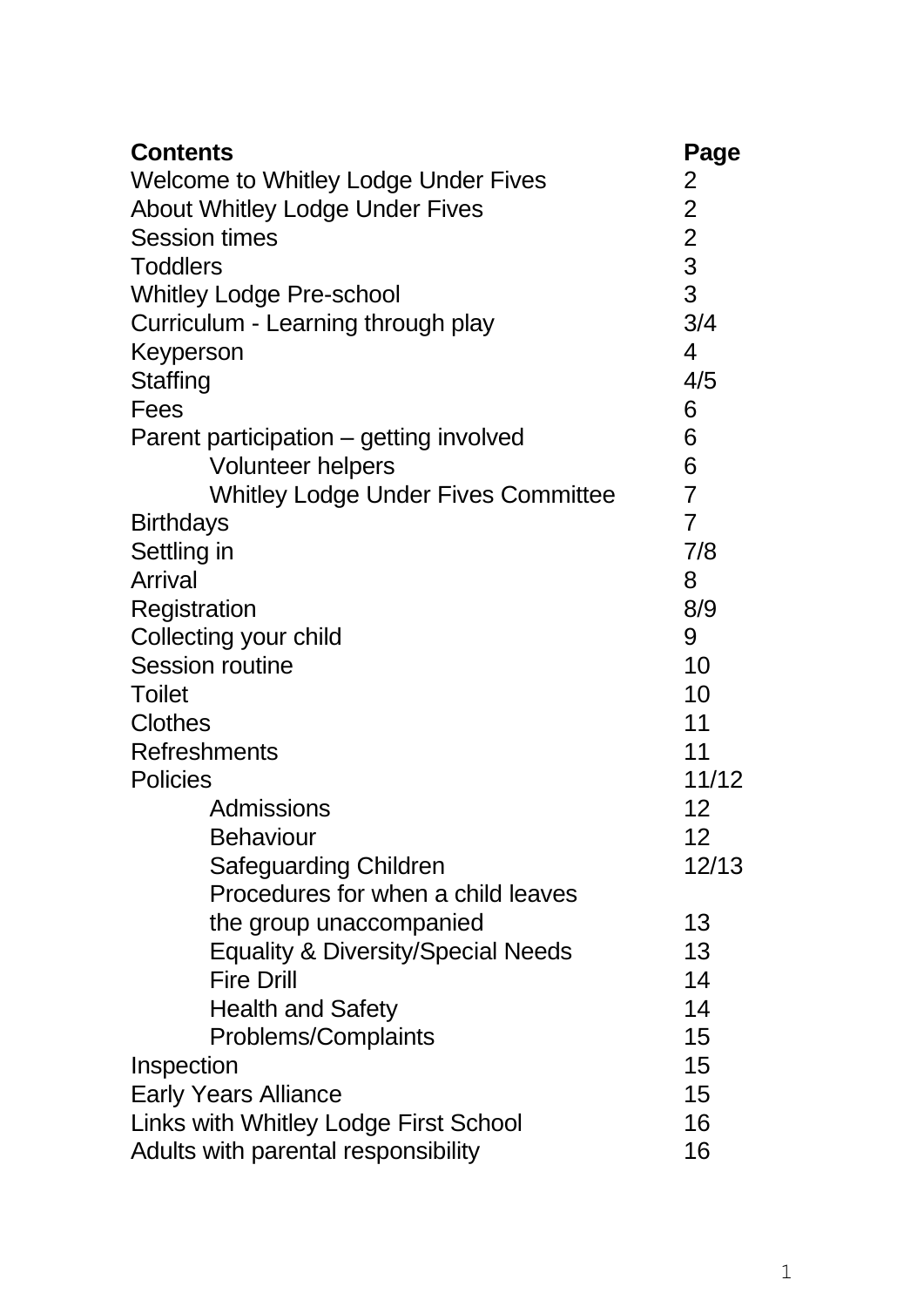#### **Welcome to Whitley Lodge Under Fives**

The Committee and Staff would like to take this opportunity to welcome you and your family to Whitley Lodge Under Fives. We look forward to getting to know you and hope you will enjoy your time with us. At Whitley Lodge Under Fives we are committed to providing a safe, stimulating and caring environment, where learning is fun and children can enjoy social interaction with their peers. We are sensitive to children's individual needs and encourage them to reach their full potential at their own pace. We work in partnership with parents to provide a quality pre-school experience. Starting Pre-school is a big step both for children and for their families. The information in this pack is intended to help make it a successful and happy time.

### **About Whitley Lodge Under Fives**

Whitley Lodge Under Fives is made up of a sessional Preschool (sometimes called Playgroup) which meets daily and a Toddler group which meets on some afternoons.

#### **Session times**

| Monday    | $9.00 - 12$ Noon  | Pre-school      |
|-----------|-------------------|-----------------|
|           | $12.35 - 3.05$ pm | Pre-school      |
| Tuesday   | $9.00 - 12$ Noon  | Pre-school      |
|           | $1.30 - 3.00$ pm  | <b>Toddlers</b> |
| Wednesday | $9.00 - 12$ Noon  | Pre-school      |
|           | $12.35 - 3.05$ pm | Pre-school      |
| Thursday  | $9.00 - 12$ Noon  | Pre-school      |
| Friday    | $9.00 - 12$ Noon  | Pre-school      |
|           | $1.30 - 3.00$ pm  | <b>Toddlers</b> |

Afternoon sessions for pre-school commence when there is sufficient demand for place.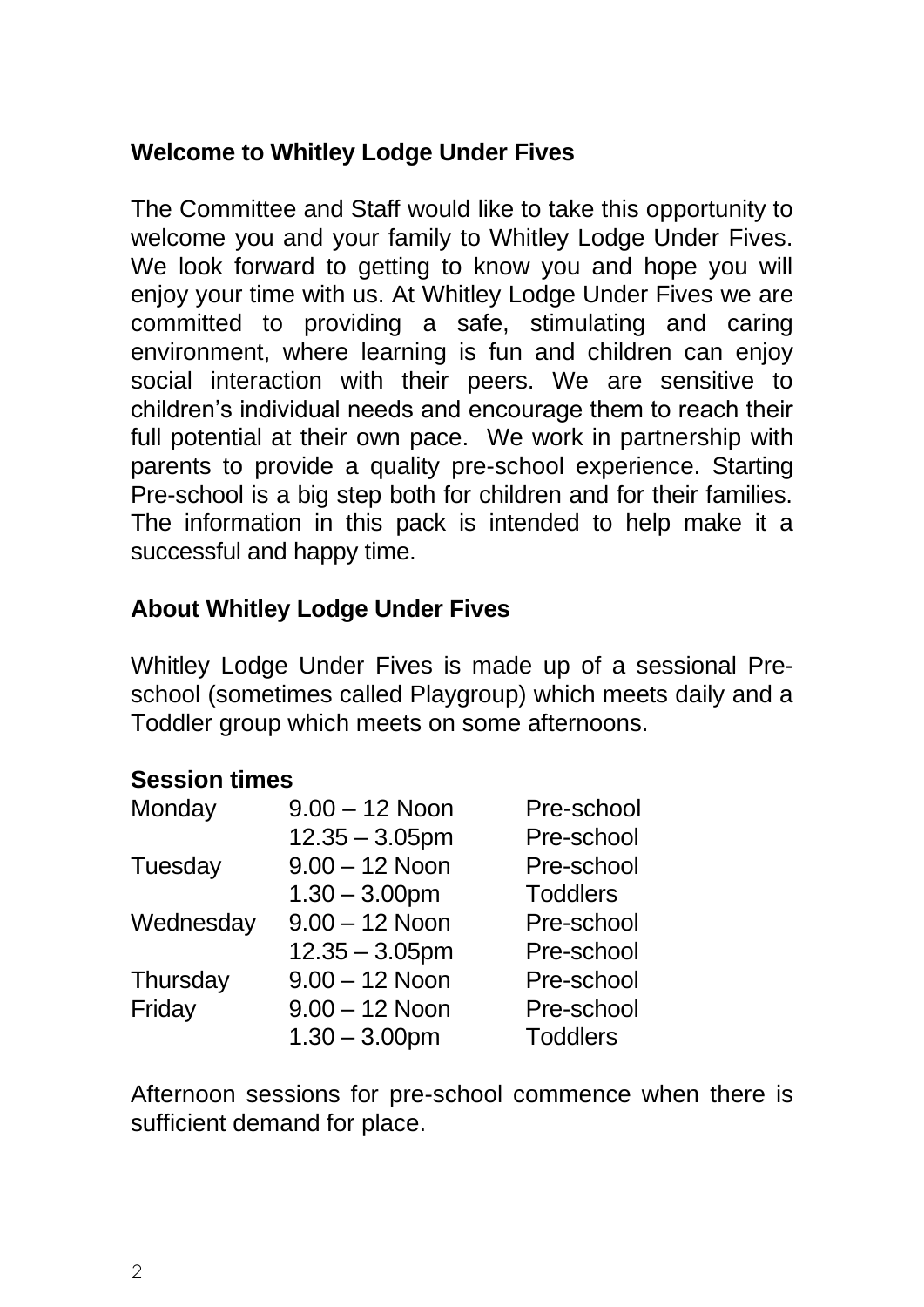## **Toddlers**

The Toddler group caters for young children from birth upwards and their parents and carers who want to meet and interact with other children and parents and carers. This is a friendly and informal group where both children and adults can forge lasting friendships. Rachael Robinson organises Toddler sessions offering some structured play activities and many opportunities for free play. The children remain the responsibility of the parents or carers throughout these sessions. A small fee is charged to cover costs and refreshments. This fee is paid a month in advance to secure your place.

## **Whitley Lodge Pre-school (Playgroup)**

The Pre-school is well established and has developed a good working relationship with the school, nursery and wraparound (Zone4Kids). We have places in each session for 18 children aged between 2 years and 4 years.

### **Curriculum – Learning through Play**

We follow the Early Years Foundation Stage Curriculum published by DFE (Department for Education) which emphasises the importance of learning through play. A copy of this is available on request also further information can be at [https://foundationyears.org.uk/wp-](https://foundationyears.org.uk/wp-content/uploads/2021/09/What-to-expect-in-the-EYFS-complete-FINAL-16.09-compressed.pdf)

[content/uploads/2021/09/What-to-expect-in-the-EYFS-](https://foundationyears.org.uk/wp-content/uploads/2021/09/What-to-expect-in-the-EYFS-complete-FINAL-16.09-compressed.pdf)

[complete-FINAL-16.09-compressed.pdf](https://foundationyears.org.uk/wp-content/uploads/2021/09/What-to-expect-in-the-EYFS-complete-FINAL-16.09-compressed.pdf) The staff have regular planning meetings, where weekly activities are selected, following children's interests and providing the opportunity to learn and develop skills linked to our Curriculum. Children will be given opportunities to learn through playing with various materials such as paint, junk, dough, water and sand. Construction play with blocks, stickle bricks and other building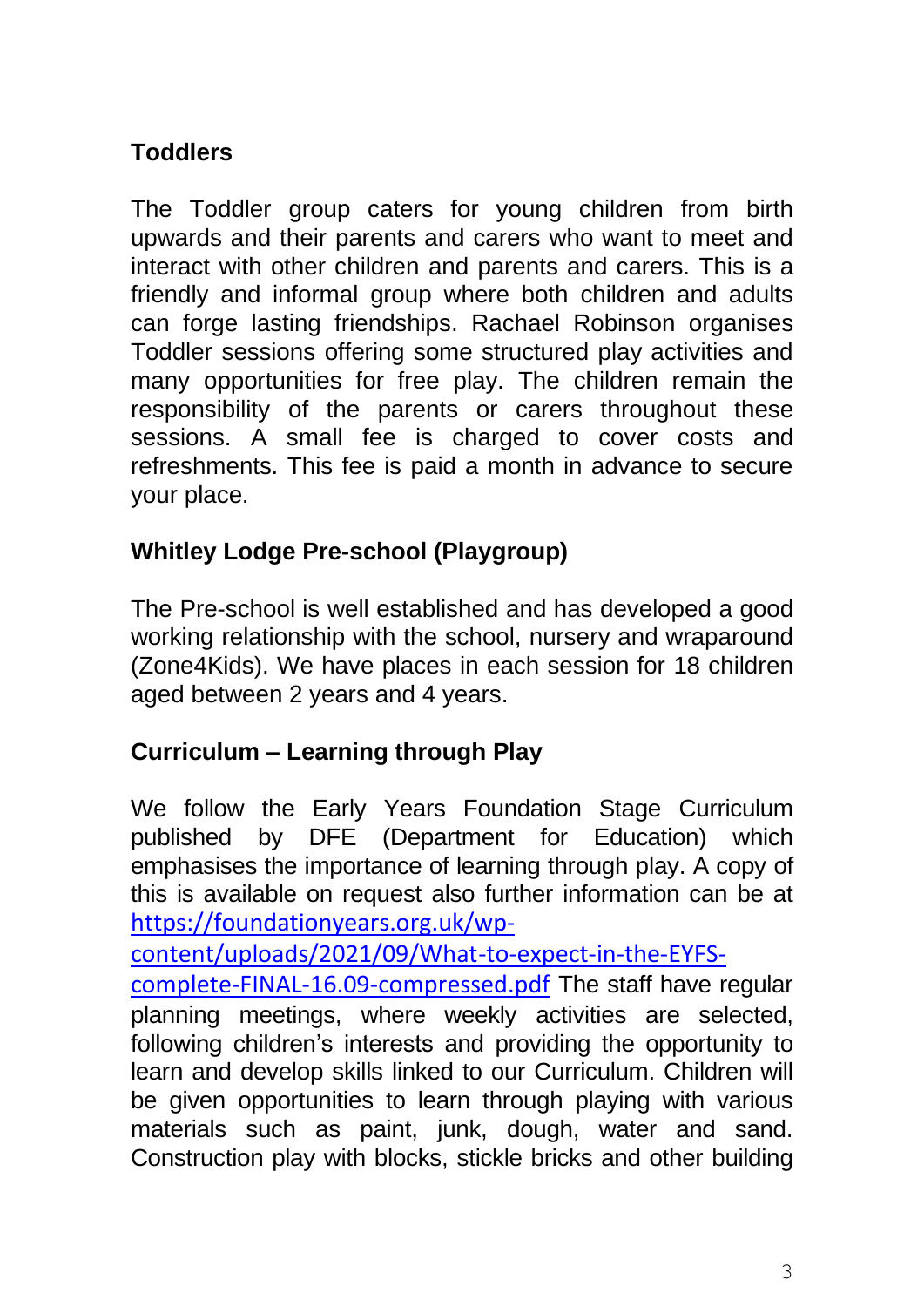toys also provide a great deal of enjoyment and opportunities for learning. Children love to dress up and pretend in their play and this will be encouraged. Books and stories are available at every session. Your child will be encouraged to interact with other children and adults within the group, which will help to prepare him/her for nursery or school. Activities are planned to the Early Years Foundation Stage. All equipment and resources are chosen to be high quality, age appropriate, safe and non-toxic and linked to our curriculum. Please welcome the paintings or work your child might bring home, but do not assume that a child who brings nothing home has not been busy. We have the services of a Ready for School Quality Improvement Officer from the Local Authority to help us to meet the requirements of inspection by Ofsted (Office for Standards in Education). Our most recent inspection report dated 27/9/17 was Outstanding and is displayed in the lobby or available on www.ofsted.gov.uk.

#### **Keyperson**

We operate a Keyperson system in our Pre-school. A Keyperson, whilst still interacting with all children is specifically responsible for monitoring and recording their key children's achievements and 'Wow' moments on Tapestry(online Learning Journey) This makes them the ideal person to liaise with parents.

## **Staffing**

The Pre-school employs four members of staff all of whom are experienced in working with children. The group encourages staff to attend ongoing training. Staff and regular volunteers all undergo various checks, including DBS to ensure suitability. The sessions are staffed at the ratio of one staff member to four children under three years and one staff member to eight children over three years. In every session there is a Level 3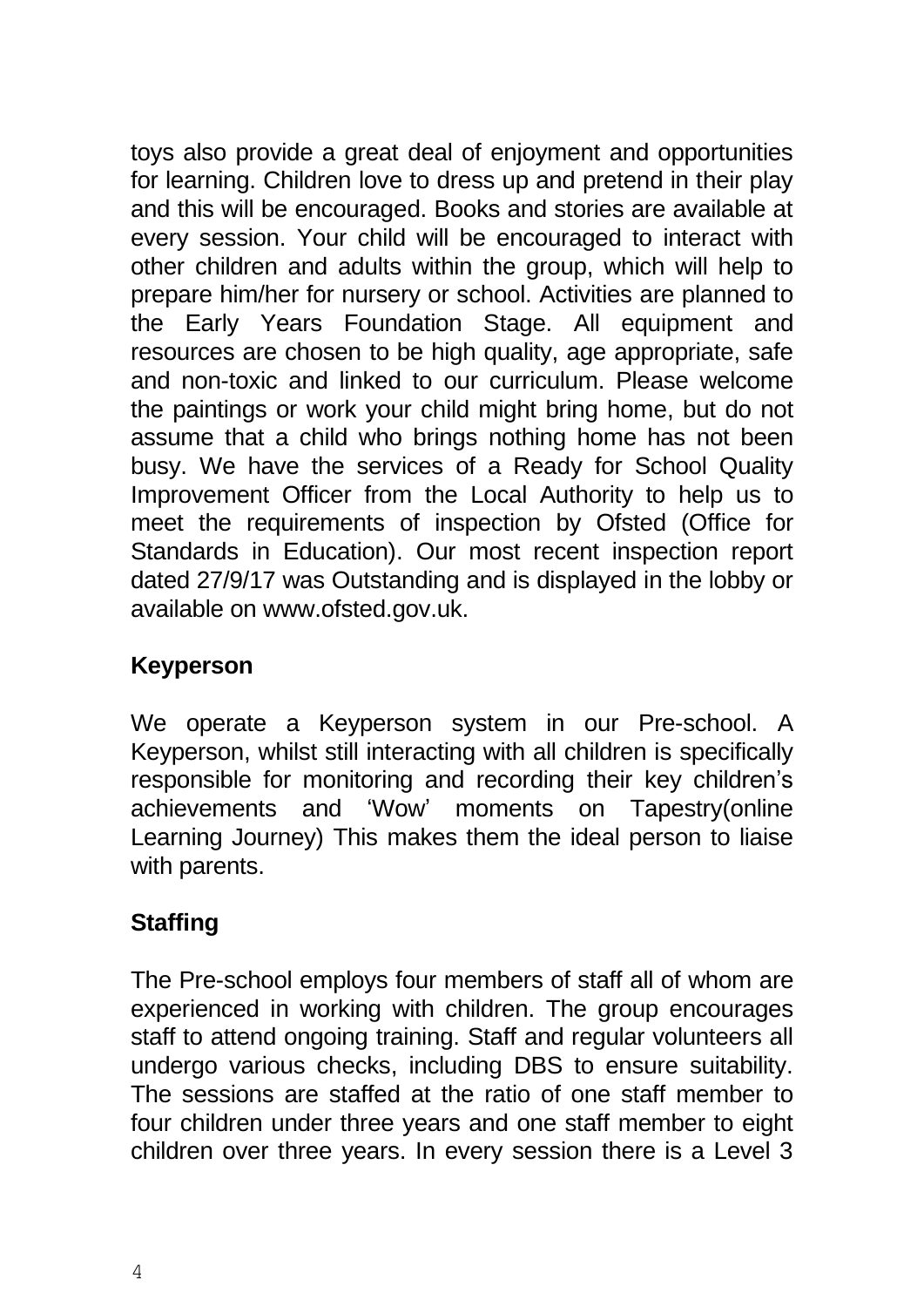Leader and a named Deputy. Staff photos and the staffing rota are displayed in the lobby. We sometimes have volunteer helpers and students on placement in the group, but they are not counted in the adult: child ratios. On outings ratios are one member of staff to two unaccompanied children.



Carol Shields Level 3 Manager/Safeguarding

Vacant

Deputy Manager/SENCO/Behaviour Management



 Helen Potts Level 3 Health and Safety



Jayne Pronk Level 6 Equality and Diversity

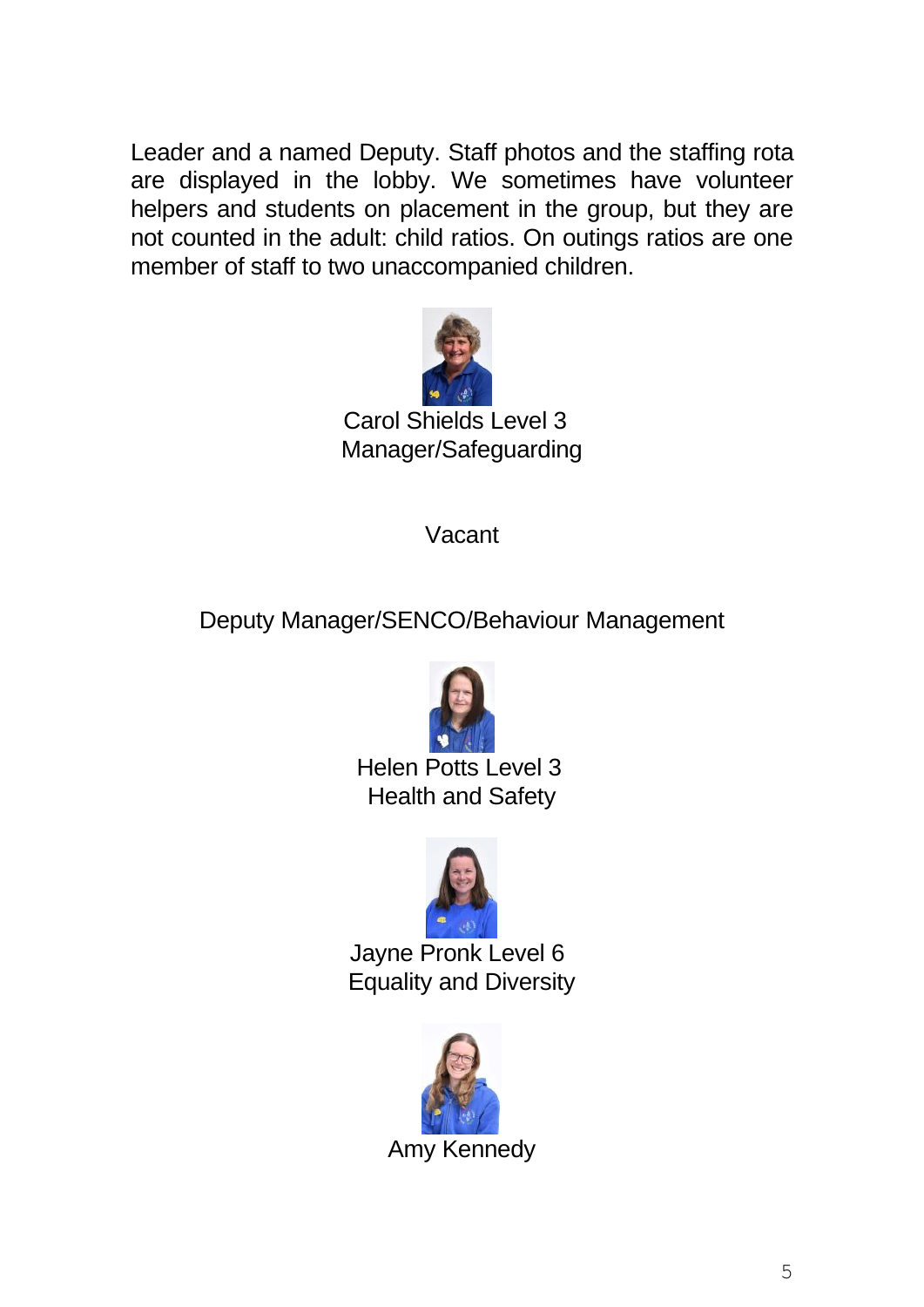#### **Fees**

Fees from Sept 22 are £5.65 per hour. Fees are reviewed annually in February. You will receive a half-term bill within the first two weeks of each half-term and you should pay the outstanding amount by bank transfer no later than the due date on the bill (40-46-28 51180517). Refunds are not made for absences as the running expenses are the same. No refund will be made if the child leaves playgroup at any time during a half-term and we require a half term's notice. If at any time you should have difficulty in paying the fees, please contact the Manager or a committee member (listed on the wall in Playgroup). Children whose third birthday falls before the 31<sup>st</sup> December 2022 or 31<sup>st</sup> March 2023 may access up to 15 hours universal funding or 30 hours of free childcare, commencing in the term following their third birthday. 30 hours funding is for children whose parent/parents meet the funding criteria. Funding is also available for children aged two years who meet the funding criteria. Further information about this and tax-free childcare can be found on the Childcare Choices Website – [www.childcarechoices.gov.uk.](http://www.childcarechoices.gov.uk/) We accept payment by various childcare vouchers. Our Ofsted number is 310255.

#### **Parent participation - getting involved - Volunteer Helpers**

If you would like to help in a playgroup session from time to time you would be welcomed. This would enable you to see what activities are being provided for your child. This is not limited to Mums - Dads, Grandparents, Childminders and grown-up brothers and sisters are just as welcome. Any help you give is valued and we hope you will enjoy the sessions. Please note: to help in pre-school all volunteers over the age of 16 need to provide two references and have an up to date enhanced DBS check. Please speak to the manager if you are interested.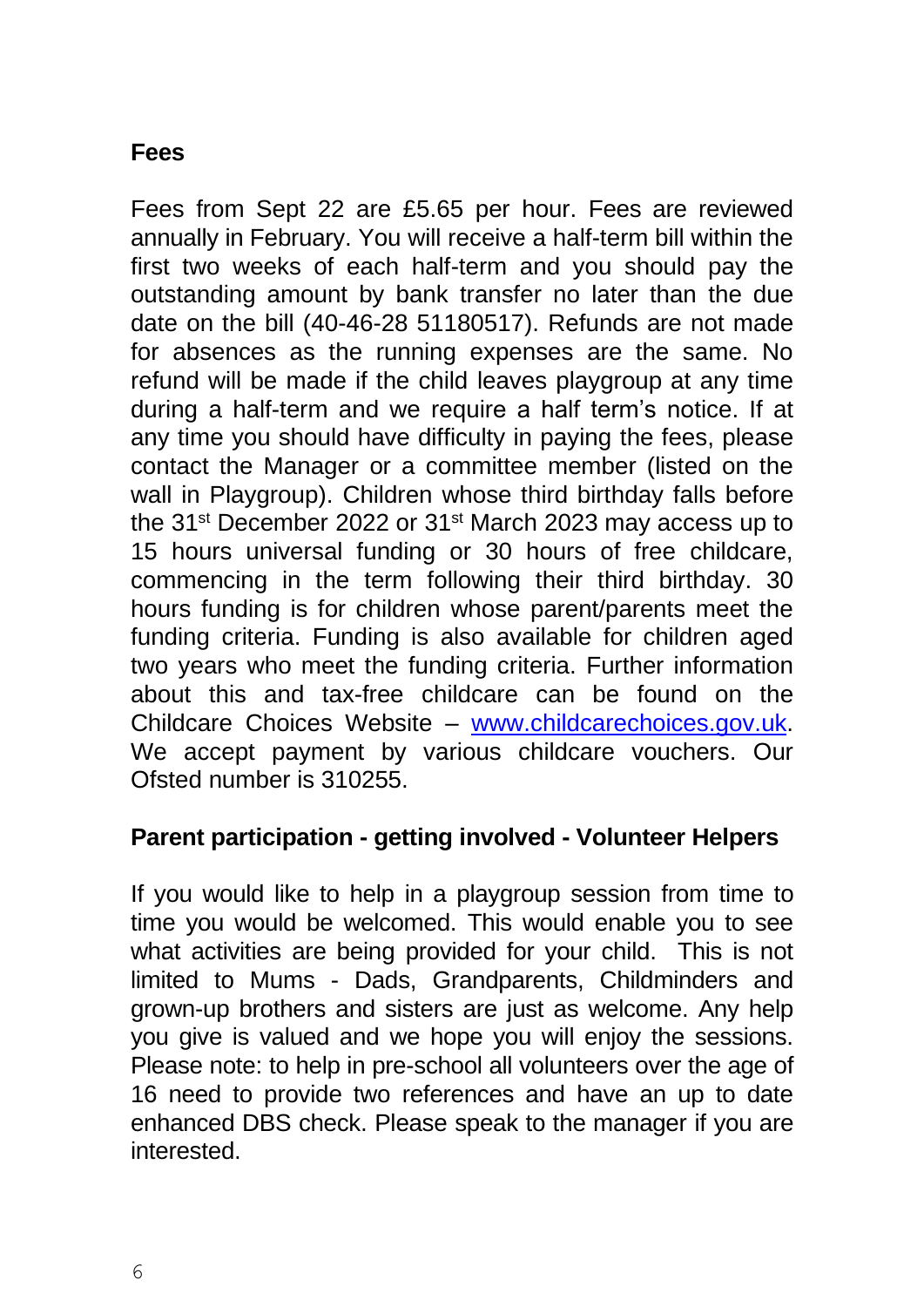### **Whitley Lodge Under Fives Committee**

We are a Committee run group with charitable status managed by the parents of the children attending the group. At the Annual General Meeting every autumn a new Committee is elected from amongst the parents to administer and be responsible for the policy and finances of the group. The Officers of the Committee become the Trustees of the Pre-School for the duration of their time on the Committee. **We need all parents to be involved and we value your ideas and welcome your help in whatever way you can give it.** Although we receive some two and three year funding and fees for younger children, we do from time to time hold fundraising events to provide new equipment and to subsidise parties and outings. A list of Committee members is displayed on the wall. A Committee meeting is usually held each half term **.** Any ideas can be shared with a member of staff or Committee or a suggestion box is available. We also request feedback via parents' questionnaires

## **Birthdays**

A small birthday celebration will be held for your child during the session nearest to their birthday. It has become customary to bring in a small treat for the children on these occasions, but in line with our Healthy Eating Policy these are given to the children to take home for consumption at their parents' discretion.

# **Settling in**

You are encouraged to bring your child to visit the group before he/she actually starts. This is usually done by means of attending our Open Afternoon. Prior to your child starting at the Playgroup you will be required to complete a registration form giving personal details about your child, contact telephone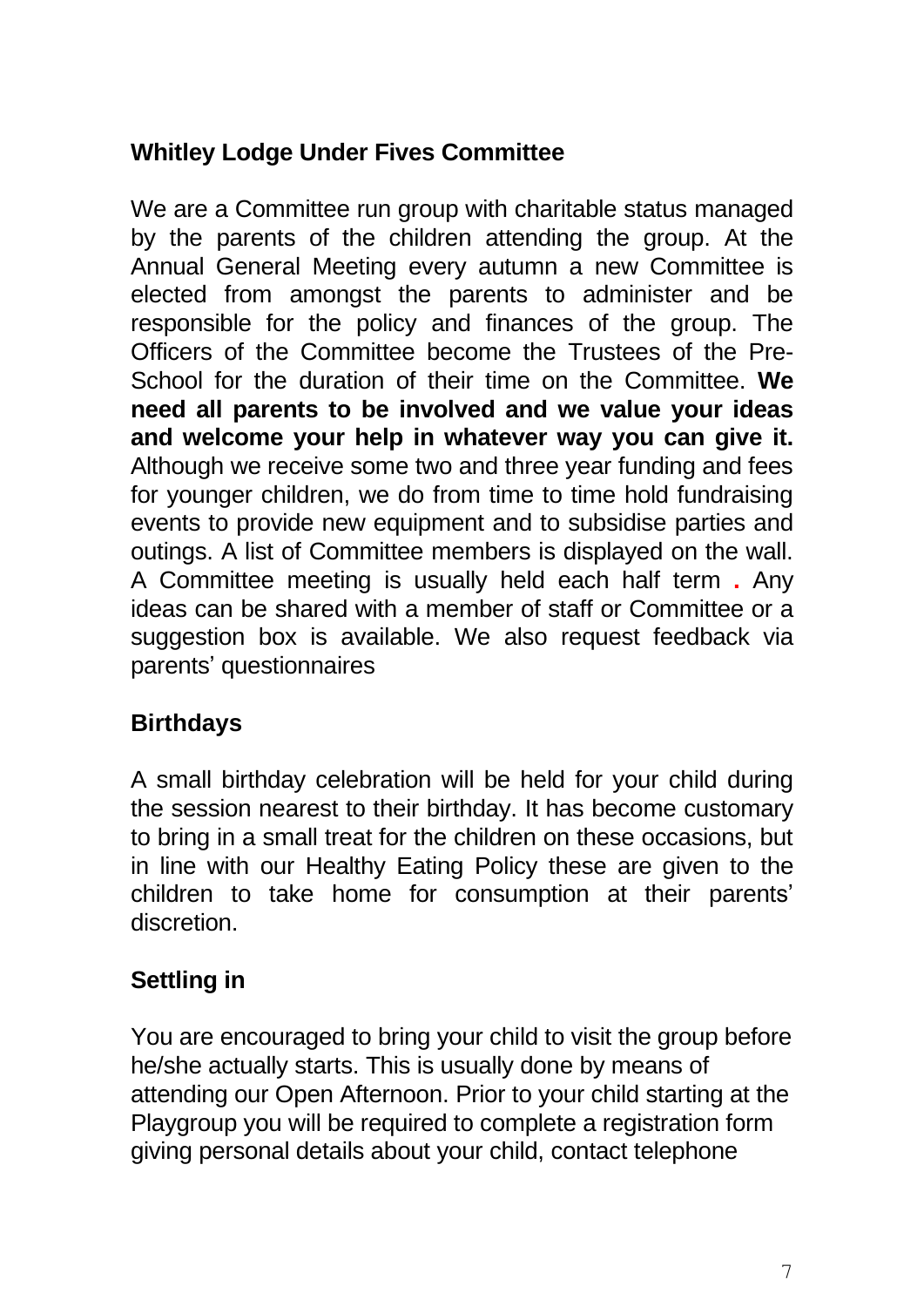number etc. This information is essential for the well being of your child and all information will be kept confidential. You are requested to remain with your child to see how he/she settles. When both you and your child are happy, your child can be left. Each child is different and for some the separation may be a long, gradual process, with the parent/carer leaving initially for only ten minutes. Some children may find it comforting to bring a toy or teddy from home, but such items should not be too precious, as inevitably there is a risk of loss or damage. We do not welcome guns or aggressive toys. Every effort is made to make this time as easy and happy as possible and you can rest assured that if your child is distressed we will contact you.

#### **Arrival Due to be reviewed before September as due to Covid-19 parents/carers have dropped their children at the door**

If you arrive before starting time please wait in the cloakroom. This could be a useful time to look at the notices that are on the wall. During the course of the year details of events and useful information will be placed here. If you have information you feel would be of interest to other parents/carers please pass it to a member of staff. Buggies should be left outside, but please do not leave children unattended. Each child will be given a named coat peg.

#### **Registration Due to be reviewed before September as due to Covid-19 parents/carers have not come into the class.**

It is essential that parents (or whoever brings the child) ensure that their child is marked on the register by a member of staff at the beginning of each session so that, in the event of emergency, we always have a precise record of the number of children present. For this reason any visiting children should also be noted in the register. Adult visitors will be asked to sign in and out of the Visitors Book.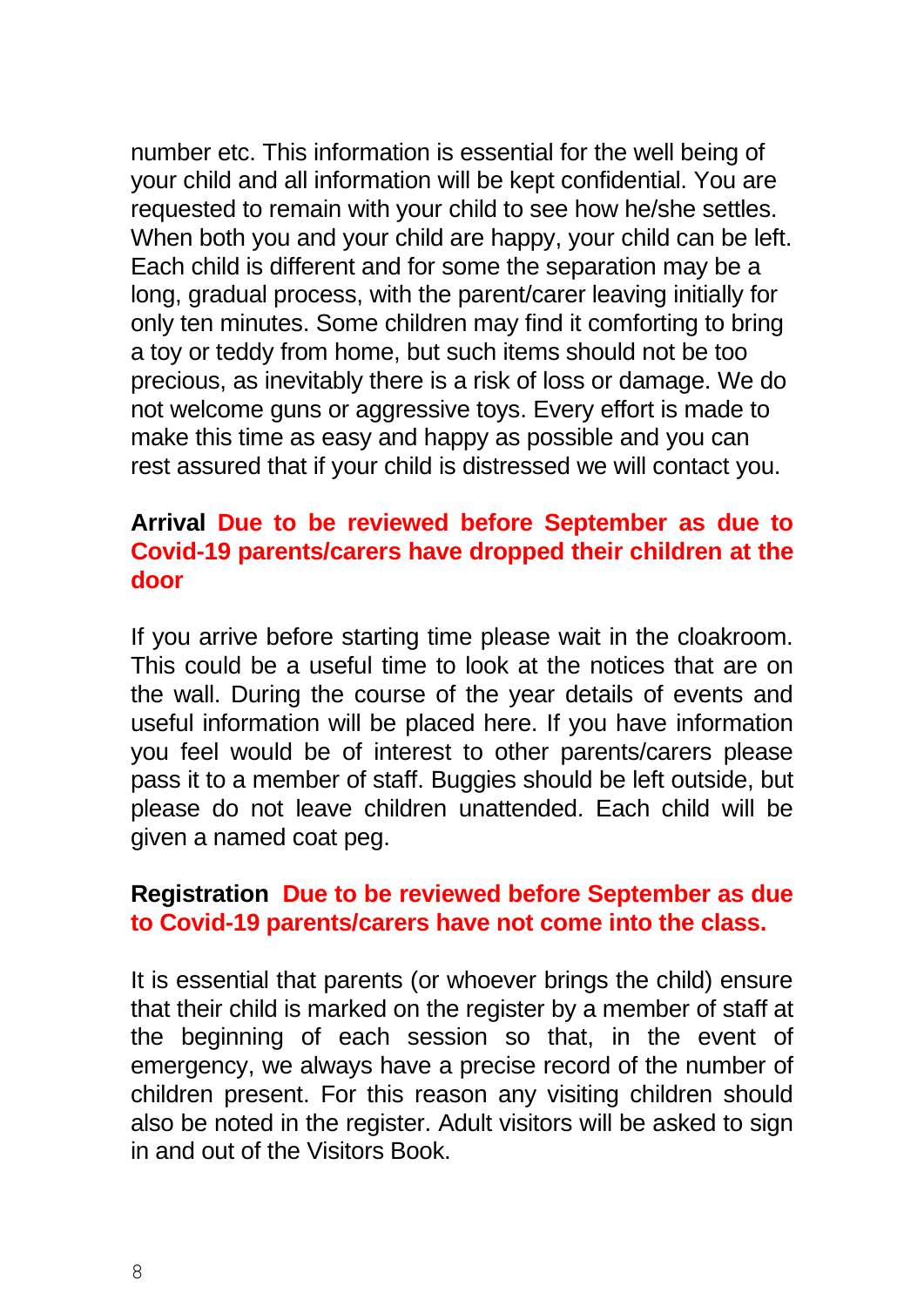After registering your child please ensure a member of staff lets you out. Please do not open the door yourself.

#### **Collecting your child Due to be reviewed before September as due to Covid-19 parents/carers have not come into the class.**

If you know that you are going to be late, please let a member of staff know as your child could become distressed. You can contact us on 297 2002 in an emergency or in case of last minute delays. You will be asked to give details and contact numbers of anyone who has permission to collect your child from playgroup. If someone other than yourself will be collecting your child, please inform the Leader, so that it can be noted in the diary. In the event that a child is not collected by an authorised adult at the end of a pre-school session we will put into practice agreed procedures from our Non-collection of Children Policy (see full policy on our website) We will endeavour to contact your authorised emergency contacts but if unable to do so will contact our local authority social services department (Tel: 0345 2000109) and inform Ofsted. Do ensure that any paintings or other work your child has done is taken home, but please check that you take only your child's work, as mistakes of this kind are very upsetting to children. If there are any notices or letters they will be distributed with your child's work or handed out at the start or end of session. Please wait for your child to be handed to you. This is in the interest of your child's safety. If you wish to discuss your child and exchange information with staff, please wait until all children have been collected. Each day's activities and snack are displayed on the outdoor notice board so that you can discuss these with your child.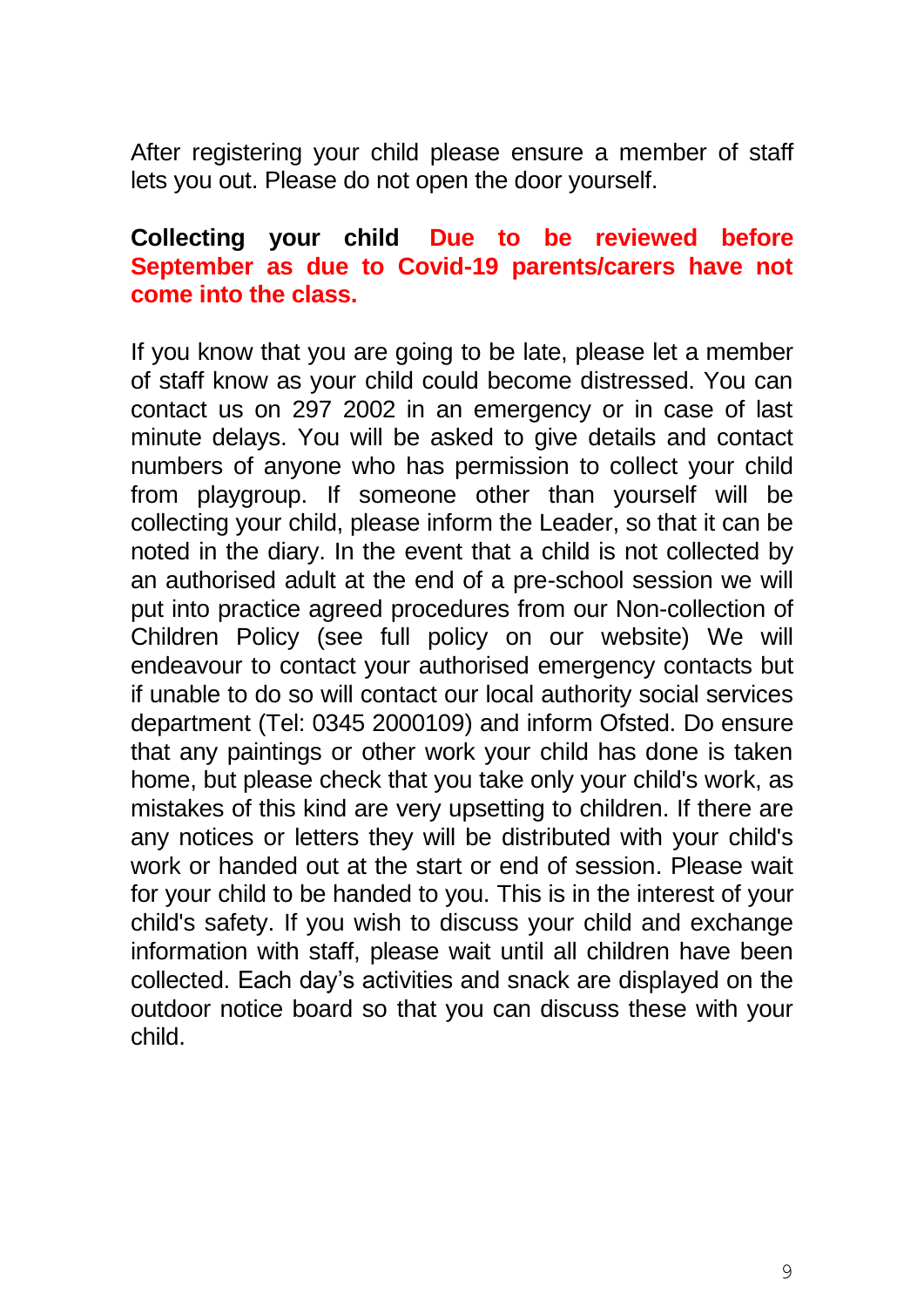#### **Session routine within Pre-school**

| 9.00am             | Arrival/registration                   |
|--------------------|----------------------------------------|
| $9.00 - 10.20$ am  | Children choose from a variety of free |
|                    | and structured play activities         |
| $10.20 - 10.30$ am | Tidy up time. Wake up shake up         |
| $10.30 - 10.40$ am | Talk time - large group                |
| $10.40 - 11.00$ am | Wash hands and snack time              |
| $11.00 - 11.10$ am | Weather, day and register              |
| $11.10 - 11.40$ am | Large physical play                    |
| $11.40 - 12$ Noon  | Story and song time – large group      |
| 12 Noon            | Collection                             |

The same routine is followed during afternoon pre-school although we are flexible to accommodate spontaneous learning opportunities. All play activities take place both indoors and outside.

#### **Toilet**

Please inform us if your child uses the toilet or is in nappies. It will be helpful if your child wears clothes that are easy to deal with at the toilet (e.g. not dungarees) although the staff will give help when necessary. Please tell us if your child has any special name for the toilet, prefers the potty, or requires assistance. We are happy to work with you if you are trying toilet training. Only adults who have had the relevant checks will be allowed to accompany your child to the toilet. If your child requires nappies please leave changing materials on his/her peg. A tag will be placed on your child's peg if they have been changed.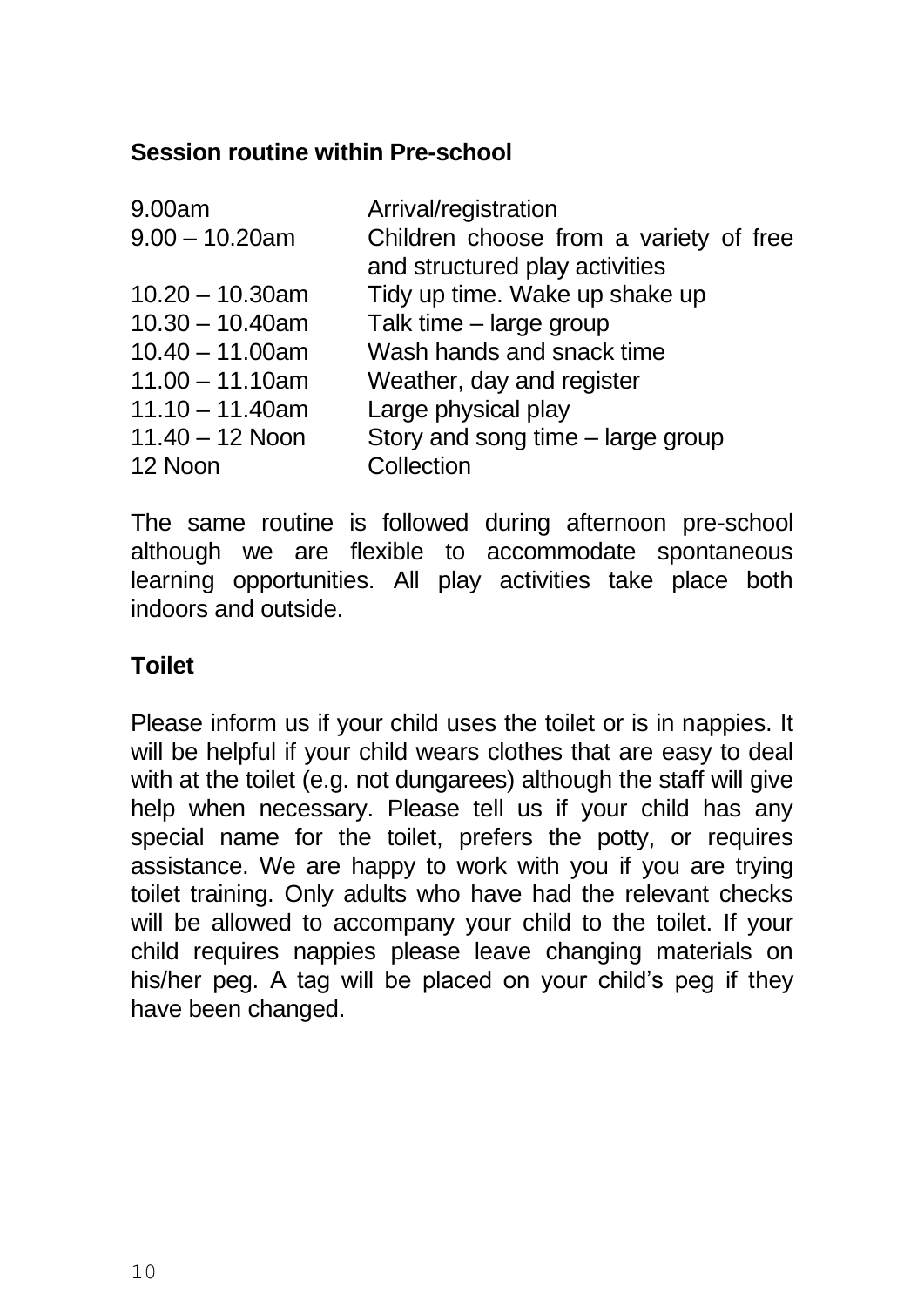## **Clothes**

We recommend that older clothing be worn. Plastic aprons are provided for messy activities but some children refuse to wear them. Paint and glue do usually wash out. We have Whitley Lodge Under Fives sweatshirts and T-shirts available for sale. Please name clothing, particularly shoes and coats. Lost property which is not named will be put into the Lost Property box. Please provide a named bag with nappies and wipes (if needed) and a change of clothing. Please do not leave sweets, food, medicines, drinks or creams in your child's bag; these must be handed to a member of staff for safekeeping. In the interest of safety we ask that you do not permit your child to wear jewellery to the session, particularly earrings which hang down. We try to take the children outside every day, weather permitting so please ensure your child has outdoor clothes with them.

## **Refreshments**

Free milk is provided and fresh drinking water is available at all times. Please do not allow your child to bring in sweets. The group aims to promote healthy eating habits and your child will be offered a different snack each day including fruit, crackers, breadsticks and vegetables. Please inform a member of staff if your child has any special dietary requirements or food preferences so that these can be catered for.

## **Policies**

Full copies of our policies and procedures are on display in the lobby and also on our website Whitley Lodge Under Fives - [About](http://www.whitleylodgeunderfives.org.uk/)These policies and procedures are under continual assessment by both staff and Committee and will be revised regularly. Our policies aim to ensure good practice. A brief summary of some of the key policies follows: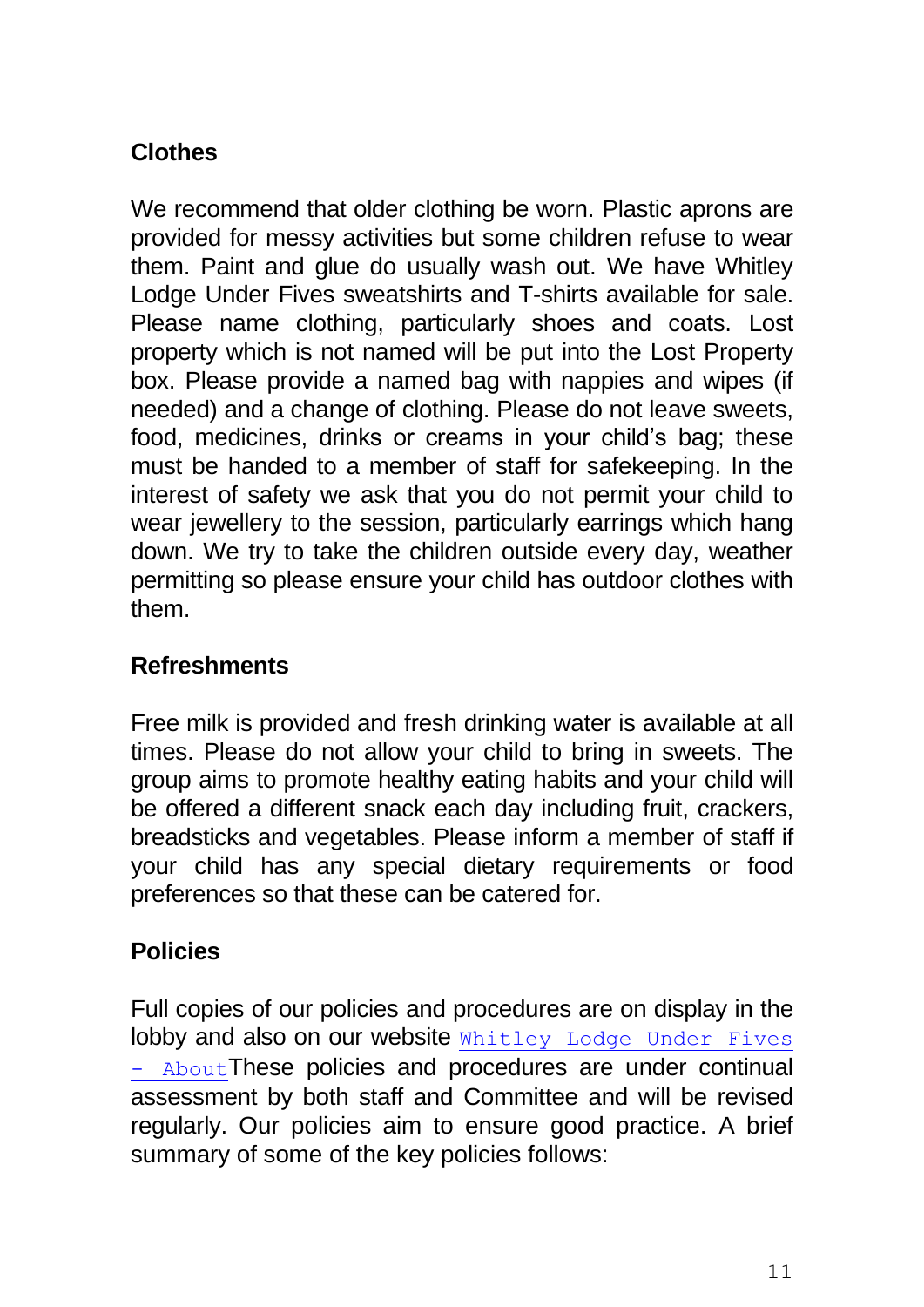## **Admissions**

The Pre-school is open to every family in the community. A waiting list is operated. Children are not admitted before the age of two years. When allocating places to children this is not done on a purely first come, first served basis but consideration is given to the ages and needs of the children. Every attempt is made to accommodate families who move into the area despite the fact that they may not have been on the waiting list. An open day is held in May/June each year for those families whose children will be starting during the following school year. Whilst every effort will be made to accommodate your child in your chosen sessions we cannot guarantee this. If demand for sessions exceeds availability of sessions we will follow our admissions policy.

### **Behaviour**

Children are encouraged to develop self-discipline and a respect for the needs of others. Positive methods of guidance are used which include redirection, anticipation of potential problems and lots of praise and encouragement. Humiliating punishments such as the naughty corner are not used. Any inappropriate behaviour will be discussed with the child's parents and strategies for handling this agreed.

### **Safeguarding Children**

Staff members are aware that child abuse/protection is an emotive issue but are also conscious that their first responsibility is the well-being of the child. If, therefore, they have any concerns about a child, they will first discuss this with the child and parents/carer (if appropriate), but are also aware of reporting procedures if they feel this is necessary. This does not mean that you need worry if your child has a cut or bruise, we are all aware of the normal rough and tumble of a child's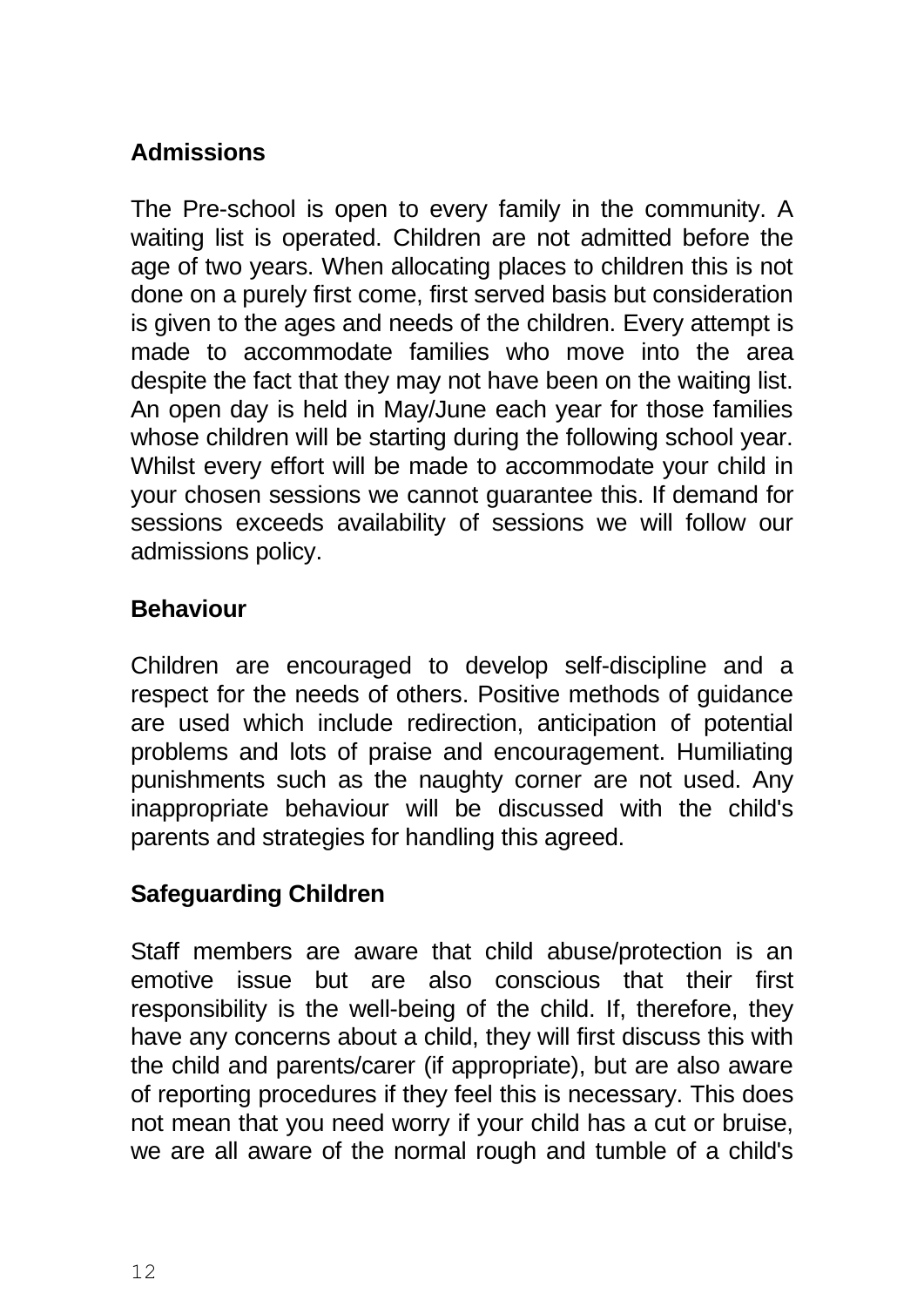life, it is just to reassure you that at all times we will protect your child's welfare. If you are aware that your child has an existing injury please inform the Leader on arrival, who will complete a Home Accident/Incident record. All members of staff and students on placement undergo the necessary background and reference checks.

#### **Procedures for when a child leaves the group unaccompanied**

Stringent systems are in place for the protection of children and this should never happen. However, even in the best regulated settings, accidents may occur and there is a specified procedure (see above mentioned procedure)

## **Equality & Diversity/Special Needs**

Whitley Lodge Under Fives welcomes, values and respects **all** children, families, staff and volunteers. We aim, through attitudes, activities and equipment to present positive images of the diverse society in which we live. We aim to encourage tolerance of everyone regardless of race, religion, gender or disability and will challenge discrimination or stereotyping. We value our differences and feel they can enrich our experience. We aim to meet the needs of each individual child and if you feel that your child has additional needs please discuss this with the staff to establish how we may best meet these needs. There may be the possibility of obtaining some additional support if this is felt to be appropriate. We also, with parental consent, work with outside agencies who are involved with individual children.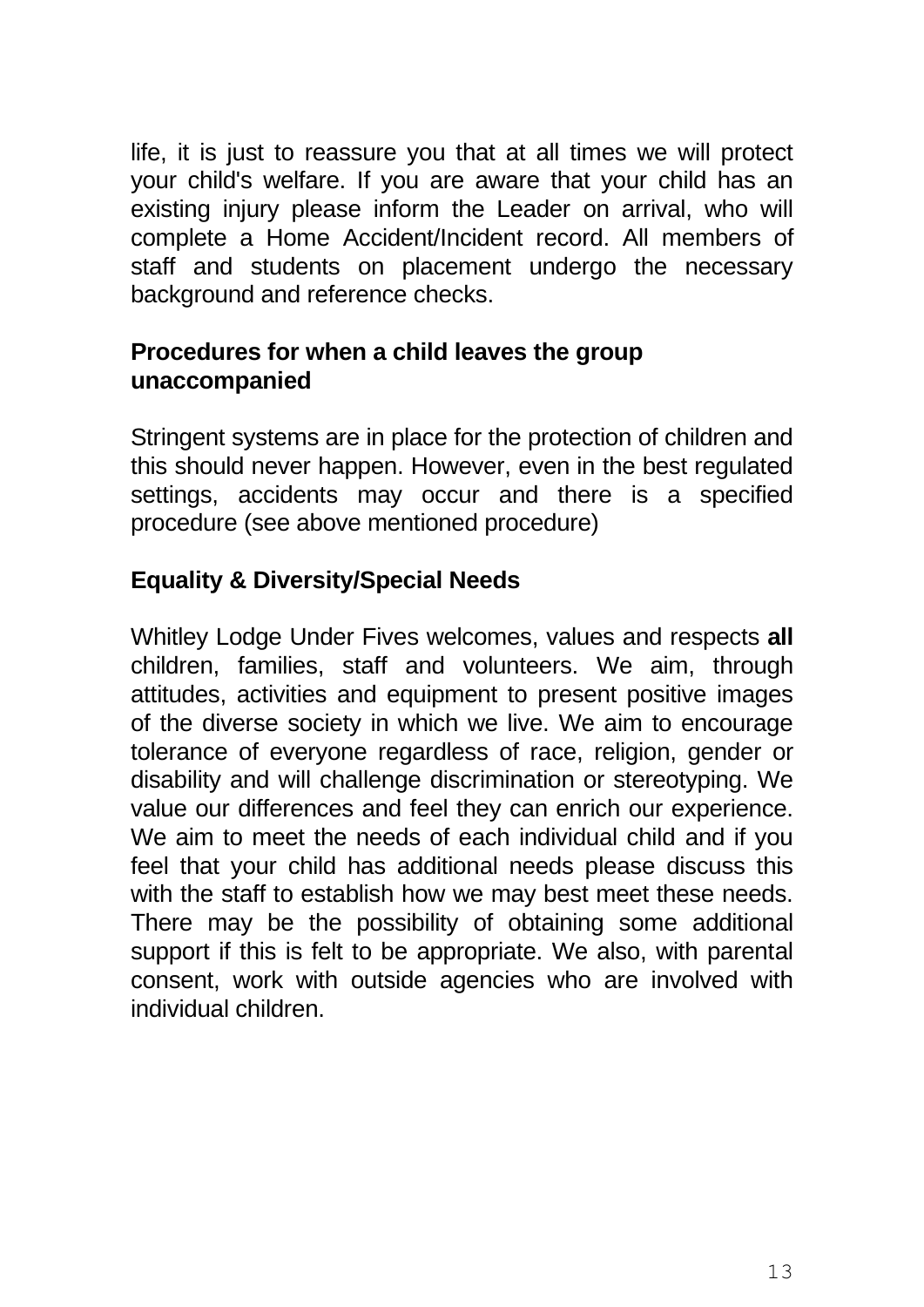#### **Fire Drill/Emergency Evacuation Procedure**

Fire Drill procedures are displayed on the wall and children participate in the School Fire Drill. In addition we hold regular Fire Drills. Records of these are kept in the Fire Drill Record book. Your assistance is requested in ensuring that Fire Exits are kept clear at all times.

#### **Health and safety**

All children registered with the Pre-school are covered by our insurance policy. A certificate of Insurance is displayed in the cloakroom. First aid equipment is available and members of staff are trained in basic first aid. All accidents, however small, are recorded in the Accident Book and will be reported to you on your return. In the case of serious illness or accident every effort will be made to contact you (or an alternative nominated contact). If this is not possible the staff will obtain emergency treatment for the child (you will be requested to give your consent to this on the registration form). Children who are obviously unwell (e.g. vomiting or rashes) or who have been ill during the previous night should not be brought in for a minimum of 48 hours. Please inform a staff member if your child has an infectious disease so that other parents can be notified, and adhere to the recommended isolation periods Exclusion table[5034].pdf Please inform the Manager of any existing medical condition your child may have. If your child requires medication for illnesses such as asthma you will be asked to fill in a Healthcare plan and to supply the necessary medication.

We implement a **no smoking/no vaping** policy in pre-school and smoking/vaping is not permitted in the Pre-school building, outside play area or anywhere on the school site.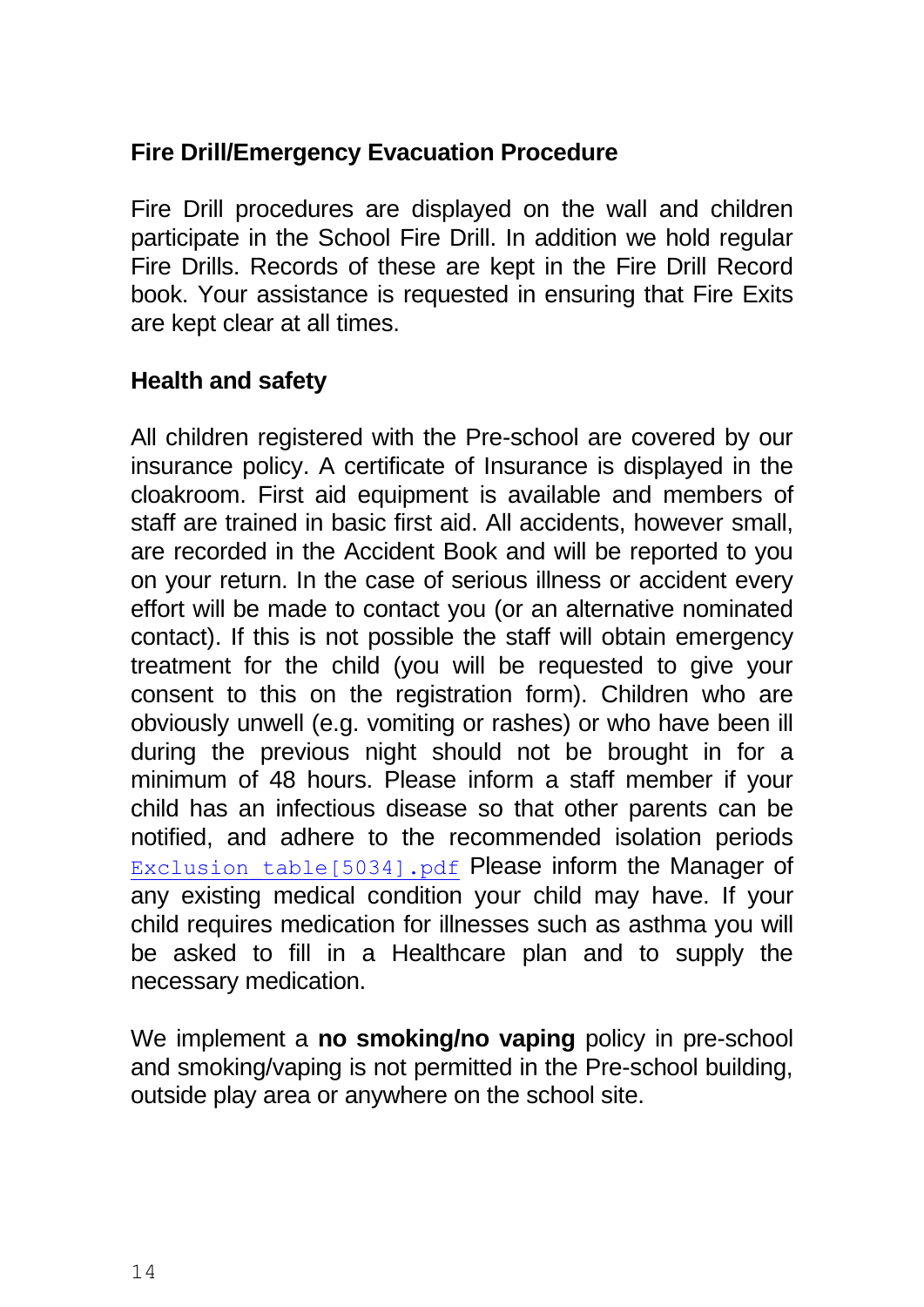### **Problems/Complaints**

We hope that your involvement with Whitley Lodge Under Fives will be satisfying and enjoyable but should any problems or complaints arise please do not hesitate to discuss these with either the Manager or with the Chair of the Committee. Our full complaints procedure is available in the Policies and Procedures file in the Lobby and on our website. The address for Ofsted is included in this leaflet and they would be pleased to offer advice.

#### **Inspection**

The Pre-school is registered with Ofsted and undergoes a rigorous inspection to check that we meet all the requirements set out in the EYFS and our current rating is **Outstanding** a copy of the report can be found here [2730895](https://files.ofsted.gov.uk/v1/file/2730895)  [\(ofsted.gov.uk\)](https://files.ofsted.gov.uk/v1/file/2730895) and is also displayed in the cloakroom along with our registration certificate.

The Early Years Directorate of Ofsted is responsible for the registration and inspection of early years provision, handles queries and complaints and publishes information on all aspects of regulation

The National Business Unit Ofsted Piccadilly Gate Store Street Manchester M1 2WD Tel: 0300 1231231

#### **Early Years Alliance**

Our group belongs to the Early Years Alliance which supports us in a number of ways: - our insurance is arranged through them with Sun Alliance, we receive up to date information and leaflets, and copies of Under Five magazine.